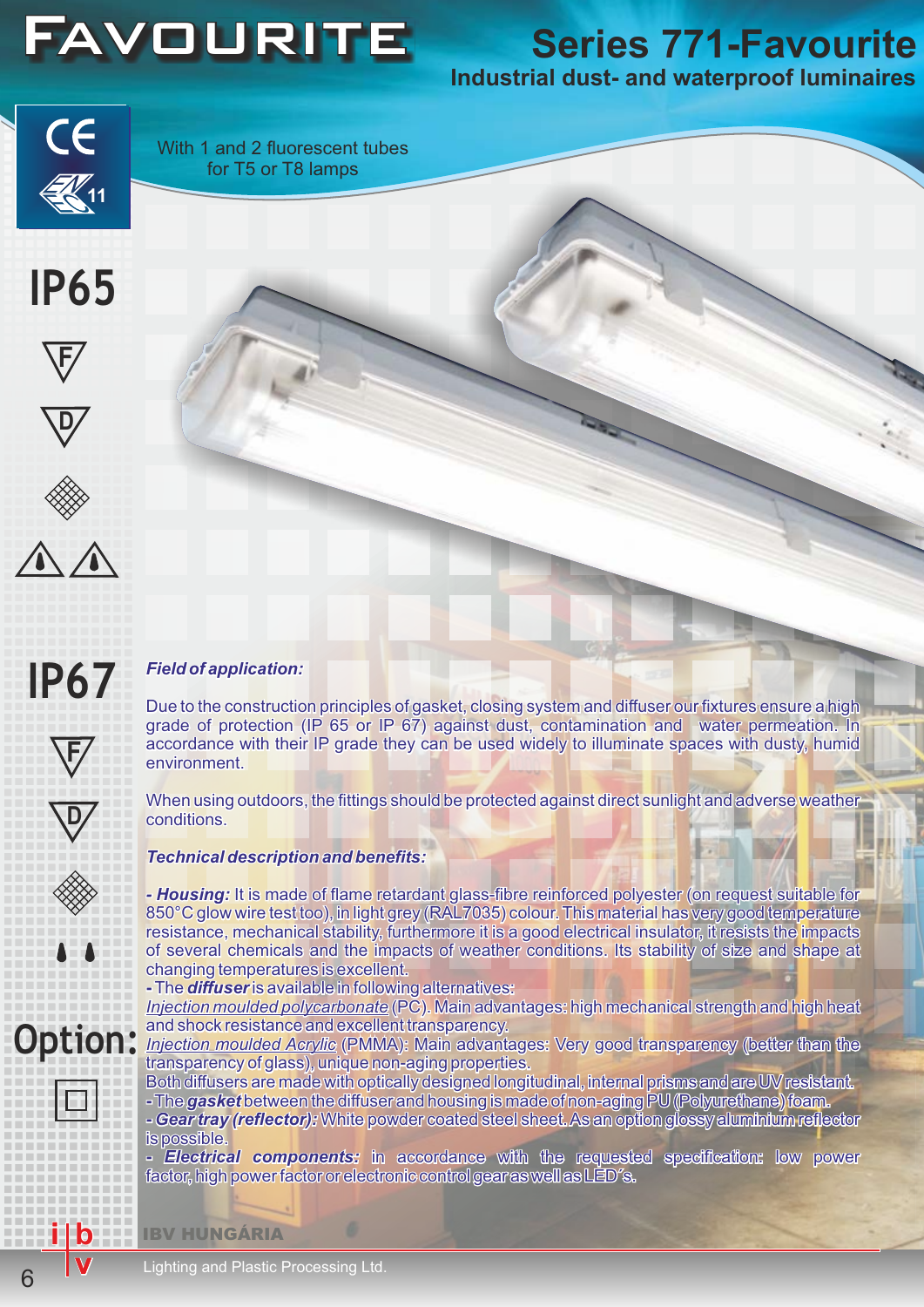## *Technical options:*



**Diffuser:** Injection moulded polycarbonate (PC) or acrylic (PMMA). Both diffusers are made with optically designed longitudinal internal prisms and are UV resistant.



Option: **Through wiring**



Depending on installation options several possibilities for cable entry.



**Gear tray (reflector):** white powder coated steel sheet, which is fixed to the body by flexible gear tray retaining clips. Therefore it is easy to remove and suspend it during installation.





**Fixing the diffuser to the body**: With secure, one-part plastic or stainless steel clips. Cable entry through grommets or through cable glands.

 $\emptyset$  26 10 N D G 13

Ø 16 **TND** G 5

VVG

EVG

EVG<br><sub>DIMM</sub>

₩

**i**

**v**

**b**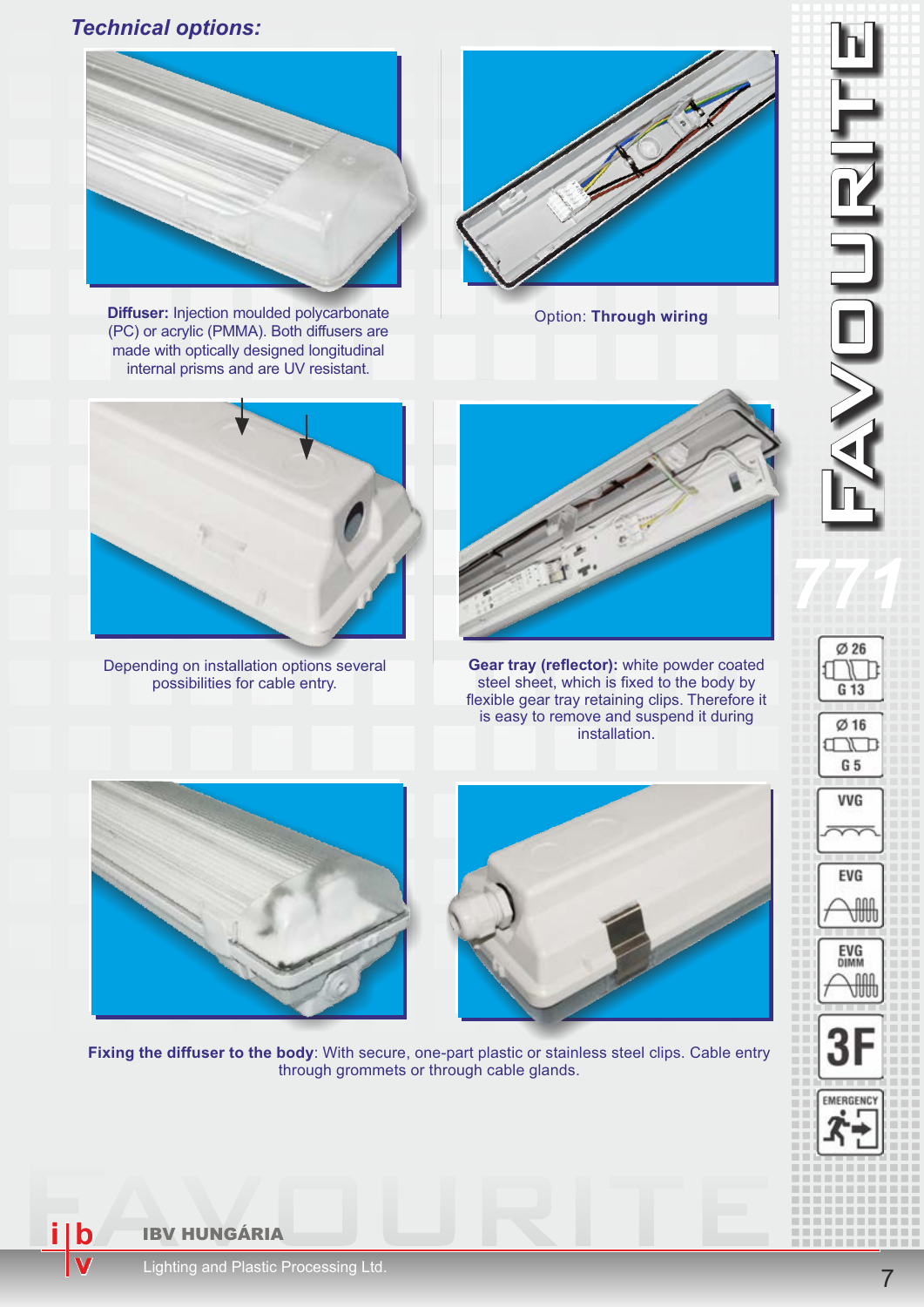## *Technical options:*



**Ways of installing:** 1. **With screws** onto the wall or ceiling. 2. **With** the help of easy-to-install accessories: With stainless steel **suspension brackets** onto the ceiling or into trunking system distributed through IBV



**Suspension** on chains with stainless steel suspension brackets mounted with hooks



771-Favourite: Sophisticated construction carefully designed in each detail combined with **excellent price-performance ratio**



**IP 67 protected** (PC diffuser, cable gland, stainless steel clips and suspension brackets).



**Universal gear tray** for both, T8 as well as T5 version



Option: To accelerate on-site installation **rapid connectors** can be ordered, which makes possible the electrical connection without disassembling the luminaire, and ensuring the same IP grade.

As an option luminaries of class II protection against electric shock can be ordered.<br>
IBV HUNGÁRIA<br>
Lighting and Plastic Processing Ltd. *As an option luminaries of class II protection against electric shock can be ordered.*